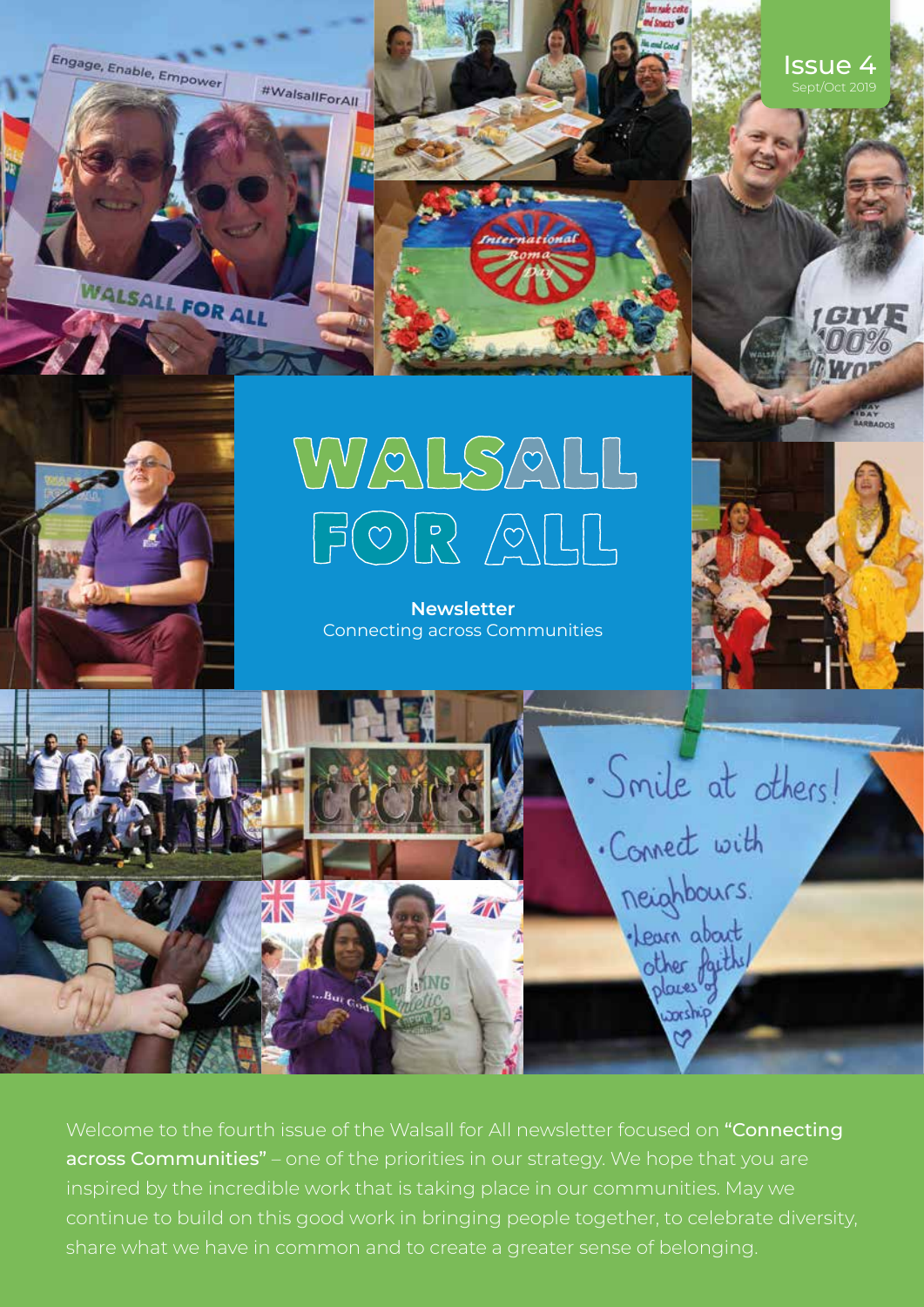Connecting across communities is focused on bringing different communities together around what we have in common in different ways – community events and activities, hobbies, sports, creative arts, sharing food, dialogue or interfaith. This helps to break down barriers and allows friendships to form.

Initiatives are already taking place to bring people together, such as:

- Twinning Places of Worship (such as Churches and Mosque and Churches and Gurdwaras). •
- Coffee mornings and Empowering Women Workshops to support women in Walsall develop their skills and confidence. •
- English language classes for residents to develop English skills in the community. •
- Community events (such as Taste the Cultures of Walsall, organised by Caldmore Village Festival).

This year, we have supported several organisations to deliver exciting projects in Walsall. Take a look at some of the projects that are closely linked to connecting across communities.

#### Community Dialogue

The Faith & Belief Forum are encouraging local people to engage in conversations about the things that are important to them. The programme aims to bring together the voices of local people to discuss identity, diversity and living together. The programme also seeks to give opportunities for local people to have their voices heard about local issues and connect them to services that can support to make a difference. Community Dialogue will take place across Walsall and individuals and groups are encouraged to get involved by emailing rich@faithbeliefforum.org.

#### Pledge and Training

**brap** are delivering the Pledge and Training project, which enables organisations to put integration at the heart of their practices. Individuals and organisations will sign up to a pledge, which involves connecting and working with others, challenging inequality and encouraging others to sign the pledge.

Additional activities will be on offer to help people commit to integration work.

Places of Welcome aims to bring people together across different backgrounds in local community venues. Around 19 Places of Welcome are currently running in Walsall, which include churches, church centres and community hubs. We are looking to expand, so if you run a community venue and you would like to become a Place of Welcome, email Su Parker (Places of Welcome Facilitator) at su.parker@tctogether.org.uk.

Walsall Community Transport's commission is to give opportunities for communities to break down barriers by facilitating transport. Groups and organisations can enquire about booking transport as part of the Walsall for All programme by calling 01922 685 555.

#### Hate Crime

Black Country Innovate CIC are working with several organisations to deliver the Walsall Hate Crime Reduction Initiative. The project involves training individuals, supporting those affected by hate crime, raising awareness, exploring ways of reducing incidents and analysing hate crime data. If you would like to find out more or volunteer for this project, email hatecrimeenquiries@bc-innovate.co.uk.

#### Gypsy, Traveller and Roma The National Federation of Gypsy Liaison

Groups empowers Gypsy, Traveller and Roma communities to have a voice responding to their challenges and needs. This will strengthen services and increase understanding of these communities in Walsall.

#### Welcome Packs

Nash Dom CIC are leading on the Walsall for All Welcome Pack and are actively consulting with residents and partners. This project will support the integration of those who are new to Walsall.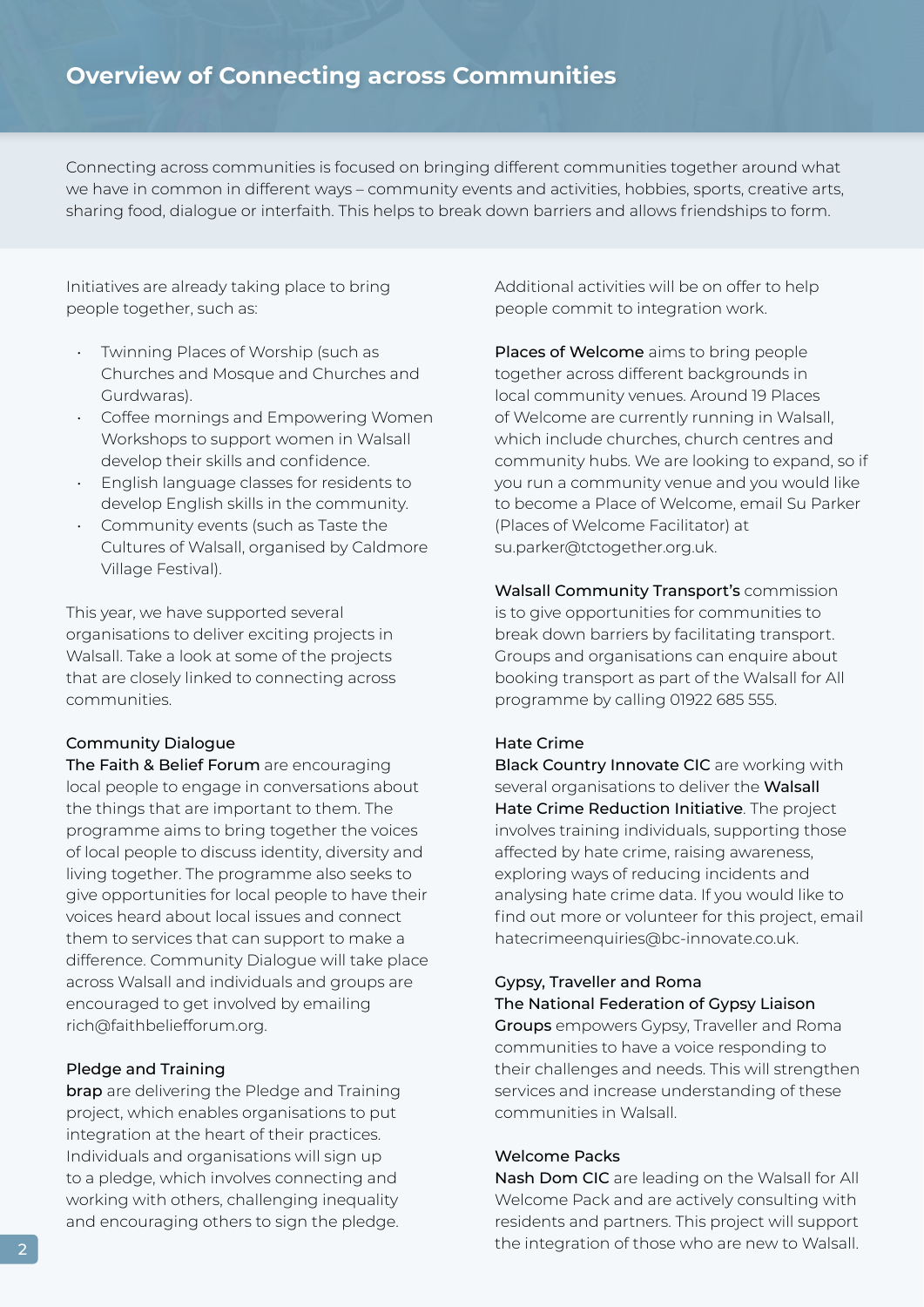# **Innovation Grant Projects**



Black Country Innovate CIC – "In Their Shoes" in partnership with Saltmine Theatre Company

The Prince's Trust – Get Set… To Live, Learn and Earn

Walsall FC Community Programme – One Goal

Youth Connect - Together Stronger



St. Paul's Church – Walsall Cinema for All

Walsall Creative Factory - Creative Factory Workshop Inclusion Programme

Urban Hax - The Walsall Creative Communities Project



Accord Age Matters - CECILs (Community Engagement Centre's Ideal Lunches)

Caldmore Village Festival – Cultures of Walsall 2020

The Faith and Belief Forum – Walsall Community Recognition Awards

Walsall BME Advice Centre - Our World Women Intergenerational Support Network and Community Kitchen Homeless Outreach



Nash Dom CIC – Cohesion through Football

Manor Farm Community Association – Walsall Sports for All

At Walsall for All, we welcome anyone to get involved in the programme or the projects on offer. If you would like further details or to be linked up to any of the projects, please email walsallforall@walsall.gov.uk or call 01922 655 797.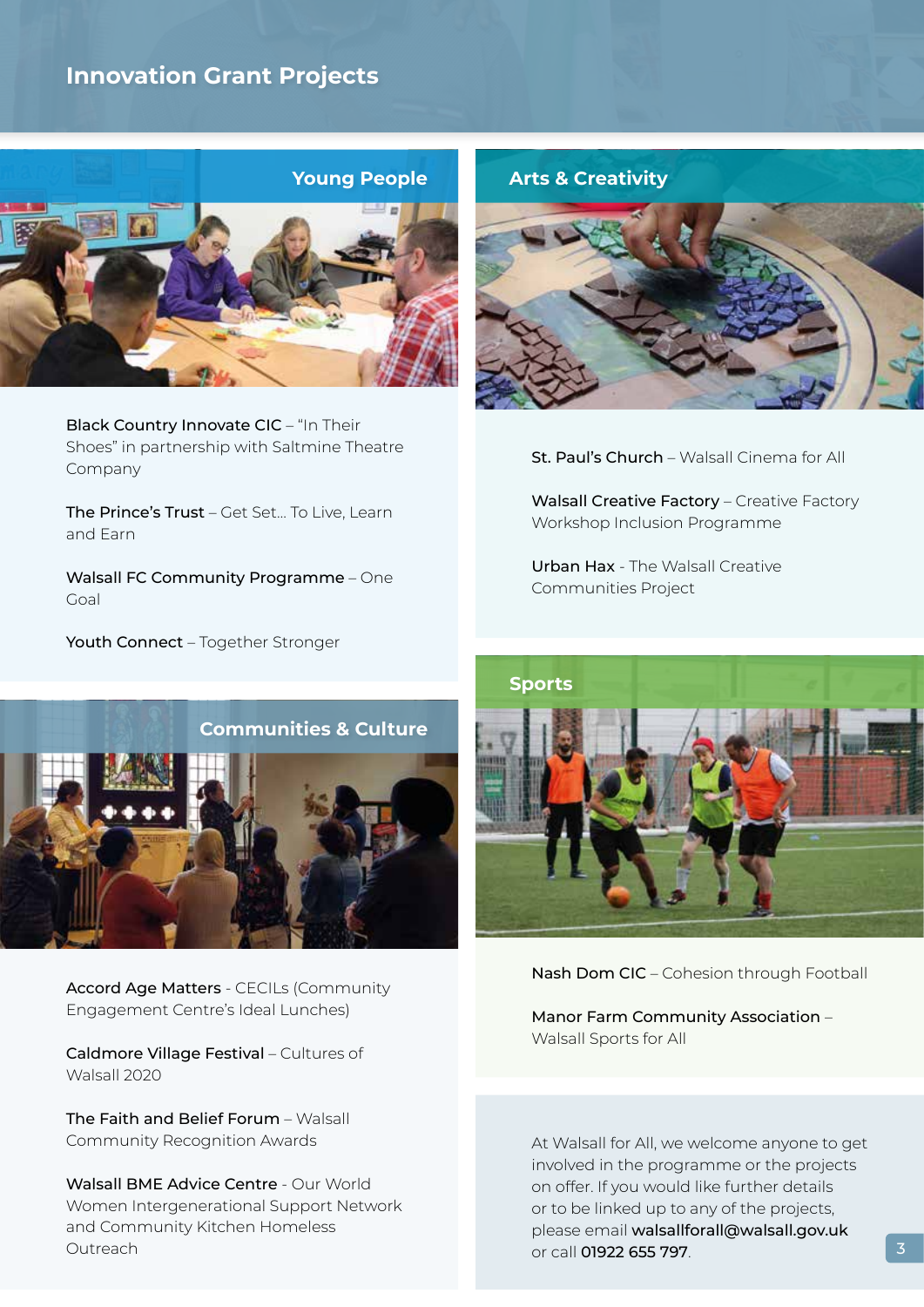## **Walsall FC Community Programme (WFCCP)** One Goal



Young people taking part in a football session and a workshop as part of the One Goal programme.



Walsall FC Community Programme were pleased to launch their 'One Goal' project in September, with participants that were identifed from across their core programmes. The project focuses on building community cohesion and bringing young people together using the power of sport, and in particular football. Young people from many diverse backgrounds are taking part in the activities led by Walsall FCCP coaches.

The participants enjoyed workshops around teamwork and resilience at the Banks's Stadium, followed by a football festival on the stadium astro turf, before finally watching the Walsall FC first-team in their League Two match against Scunthorpe with friends and family.

The 'One Goal' project will continue at future Walsall FC home fixtures this season. Groups from Green Rivers Community Association and whg will be attending to join in the sessions and the experience.

To get involved with the One Goal programme, please email martin.manley@walsallfc.co.uk.

# **Manor Farm Community Association & Nash Dom CIC**

Community Sports Festival

Manor Farm Community Association and Nash Dom CIC came together to organise the Community Sports Festival in September 2019; bringing communities together through sport, food and activities. There was a rich tapestry of culture, education and experiences to explore, funded by Walsall for All's Innovation Grant.

Robert Bolonyi from Nash Dom CIC said: *"We knew that this funding could bridge the gap between communities and act as a catalyst to better understanding between communities. We had over 15 different nationalities playing in the 16+ tournament. Some people had never even said hello to someone from a different ethnic background, and now they are planning on meeting up for weekly football sessions. We were able to remove barriers to integration and cohesion through this great sports festival."*

A number of weekly sports activities are now happening following the event. If you would like to find out more, please email info@manorfarmca.com or info@nashdomcic.org.



Football was one of the activities on offer at the **festival** 

Cultural hand art: Henna.

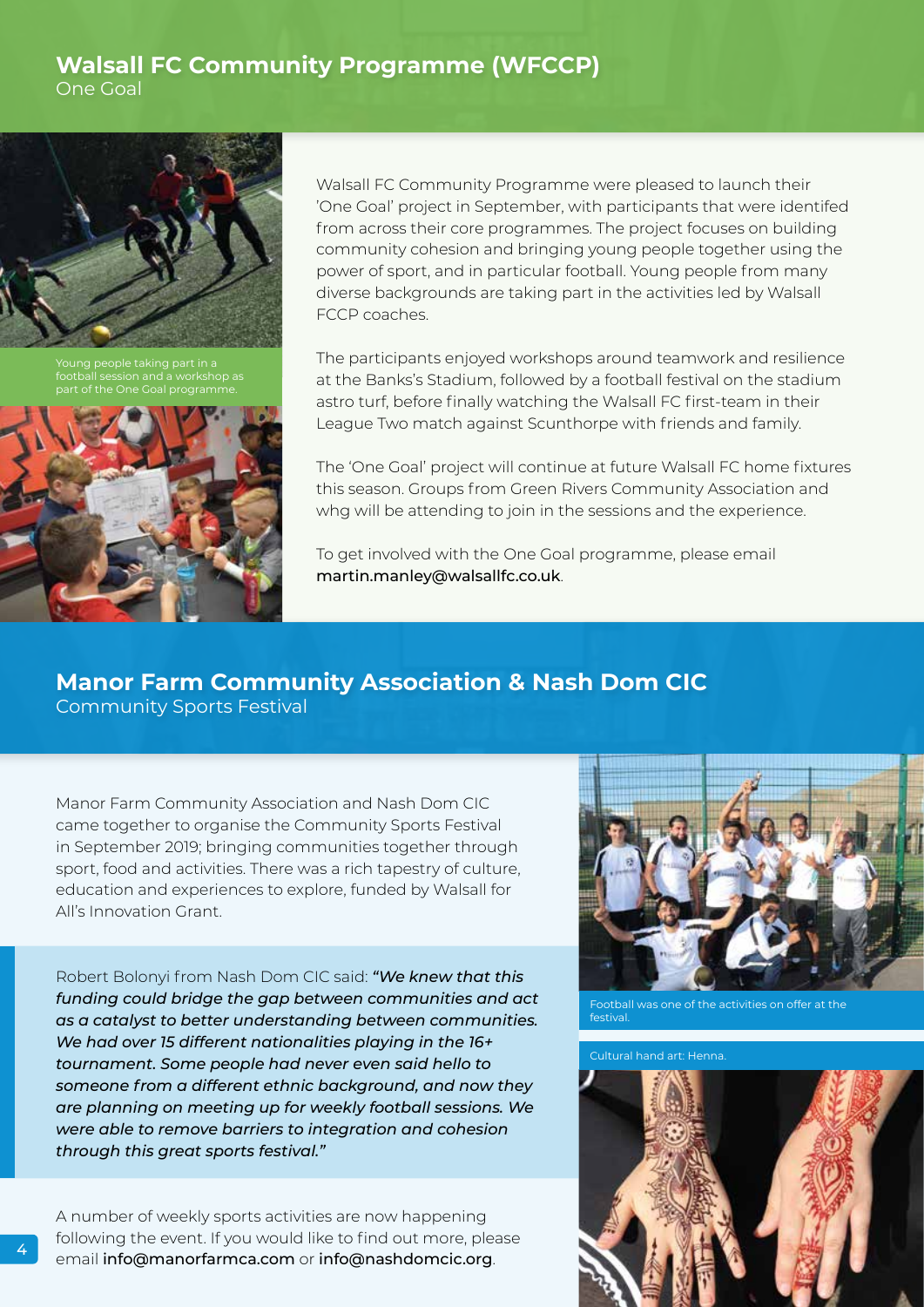# **Walsall Creative Factory (WCF)**

Creative Factory Workshop Inclusion Programme



Walsall Creative Factory is a group of community arts professionals, who opened a venue in an unused hairdressers in The Butts. They have been funded by Walsall for All's Innovation Grant to deliver sessions in the community, as well as "Let's Talk About It" (funded by Controlling Migration Fund) to help local people improve their English skills. They knew that local ladies who craft, and local artists may use the cosy and creative space, but the real challenge was to make the space truly inclusive.

As a result of recruiting volunteers and through links with schools and a local mosque, the weekly sessions aimed at a variety of audiences, including non-English speaking residents, women and elders have been successful.

Walsall Creative Factory has also organised a Geeks Youth Arts Club, aimed at young people on the autism spectrum and vulnerable sessions for adults with disabilities and mental health concerns. This required outreach work to hostels, services and networks in the neighbourhood.

There have been over 400 attendances per month in the WCF programme.



Local residents taking part in a workshop hosted by Creative Factory.

Henry, a young adult with autism who has participated in the sessions said: *"It's a great place to try art when you haven't done anything since school, it's a cool place to meet others in the community, it's become a community hub, gets you out of the house and doing something positive".*

In between these sessions, they opened their doors to local creatives and developed some classes and community events. In turn, the creatives became befrienders by being around and having conversations with whoever came through the door.

Seven months down the line, they could not have anticipated how integrated and inclusive the space has become. The community events and trips have enabled people to meet together and develop new partnerships with Autism Sings and The Bridge Project. This has extended their inclusive network.

As Walsall Creative Factory are open six days a week, they have found that people have come to more sessions throughout the week. They have experienced the most amazing connections, while supporting each other to be creative.

Their next challenge is to keep the workshop open by expanding their fundraising activities. Through the hard work of staff and volunteers, Walsall Creative Factory will continue changing lives and improving community cohesion and integration outcomes for the people of Walsall.

To find out more, search Walsall Creative Factory on Facebook.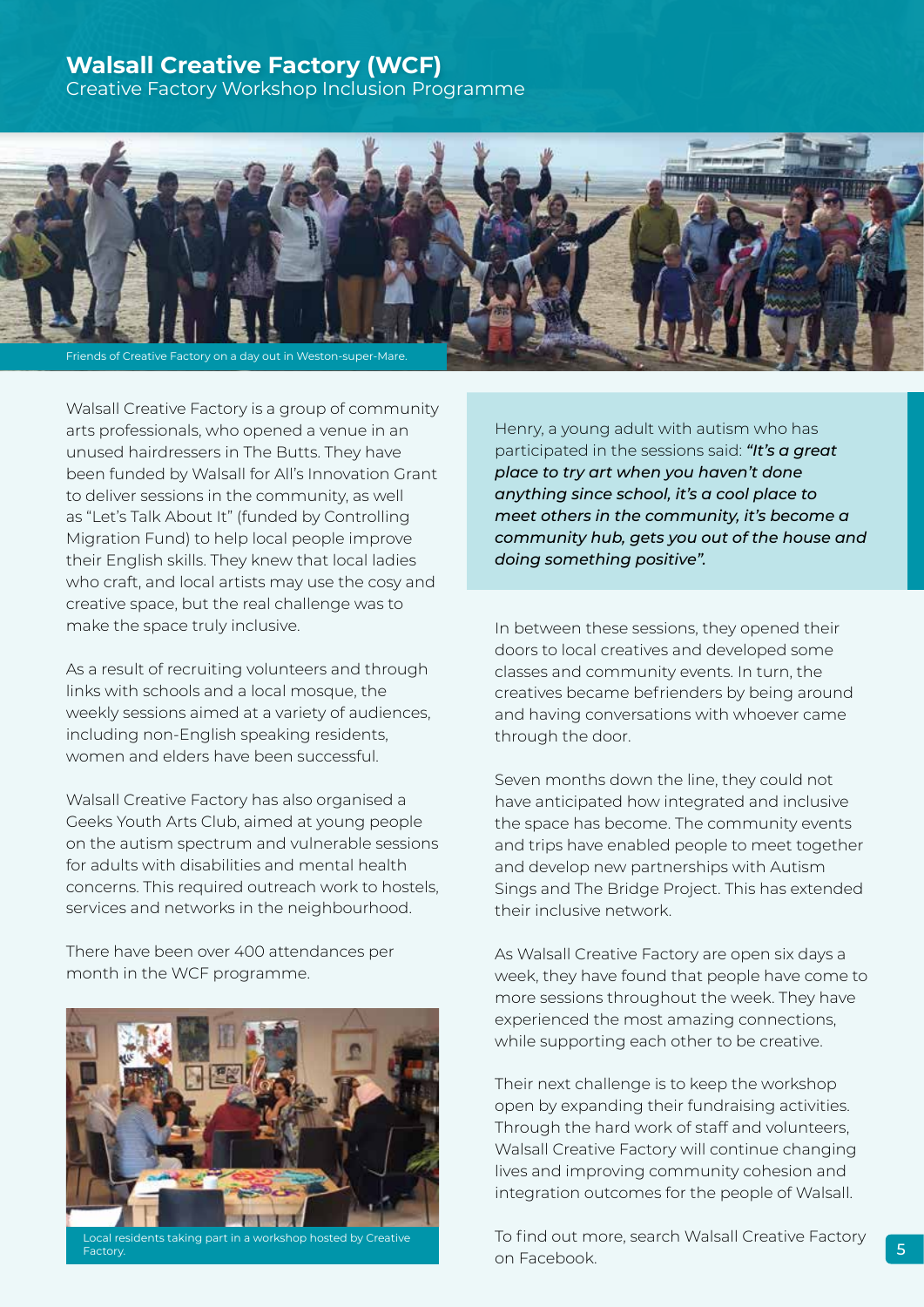The first film in the Walsall Cinema for All project was held on 12th October at The Crossing at St Paul's, Walsall. Paddington tells the story of a young bear who came to settle in London from "deepest, darkest Peru". It shows the difficulties faced by a person who has recently moved to a strange land. Many who attended on the night were from different parts of the world and were able to empathise with how the bear felt when he arrived into London. Children who came to watch the film with their families connected with the story through emotion.



He Named Me Malala was the second film to be screened on the 18<sup>th</sup> October. This documentary told the story of Malala Yousafzai, an activist for female education and the youngest recipient of the Nobel Prize. In retaliation for her activism, Malala was shot by the Taliban. This film provided an opportunity to explore the impact of hate crime and how injustice and prejudice can be overcome by peaceful activism. The audience were inspired by the courage of Malala and her family following the life-changing event. Malala's story created empowerment and the audience felt there was a need to help her.

More films will be showcased in November and December at The Crossing at St. Paul's. Booking is not required:

- Saturday 9th November at 5.00pm Squadron 303 -
- Friday 22<sup>nd</sup> November at 6.30pm In the Land of Blood and Honey
- Friday 29th November at 6.30pm The Bridge (supported by Walsall Samaritans).
- Friday 6th December at 6.30pm Murderball (supported by the University of Wolverhampton). -

Follow St. Paul's Church, Walsall on Facebook and @StPaulWalsall on Twitter to keep up to date with their project.

Members of the Roma community at the screening of 'An Episode in the Life of an Iron Picker' on Friday 25th October, in partnership with Nash Dom CIC.

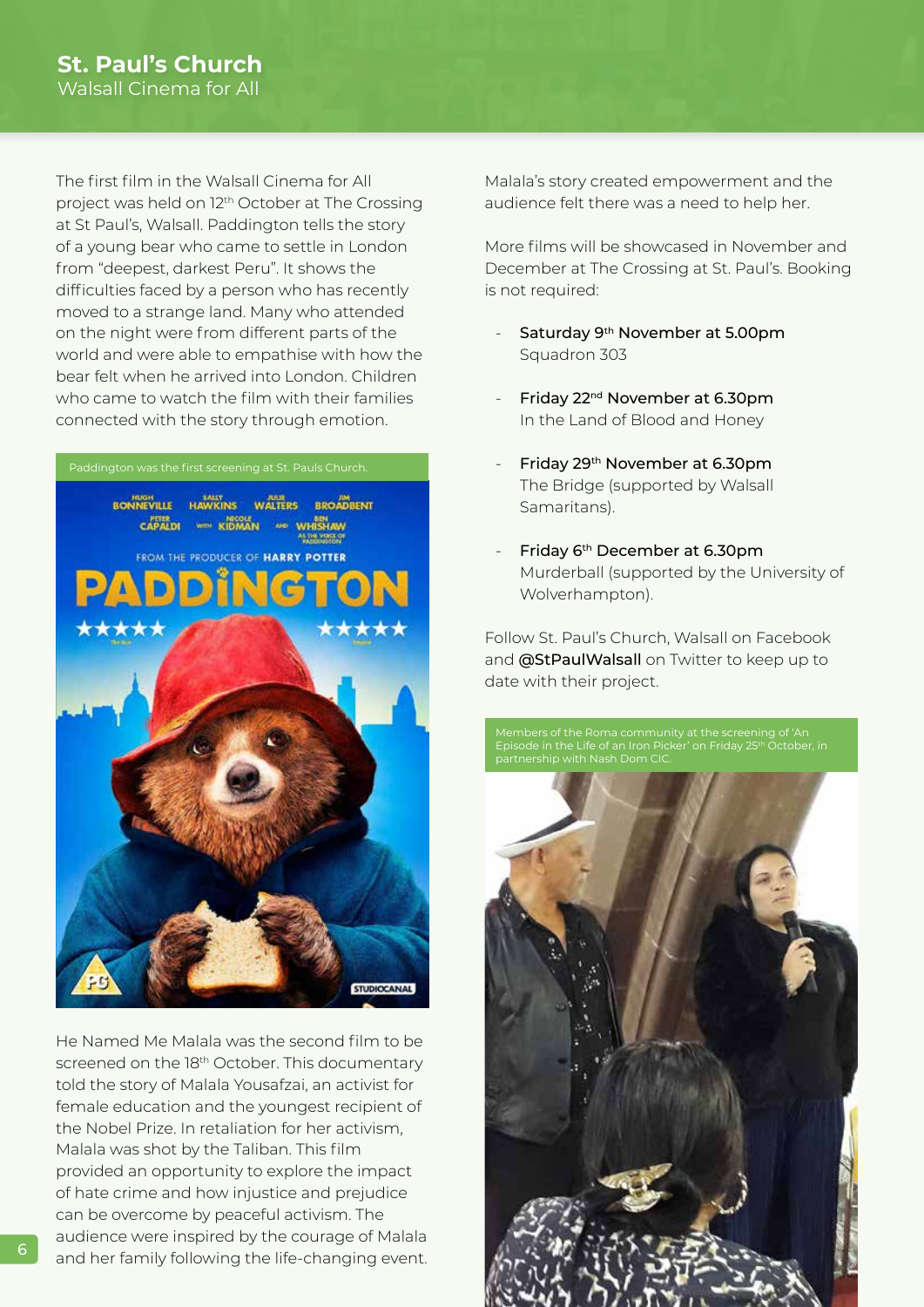# **Faith in Action Showcase** Walsall Town Hall

The Faith in Action Showcase on Wednesday 23rd October brought together faith partners and local organisations to demonstrate the work they are doing to promote integration in Walsall.



There were speeches and performances from Professor Gatrad (World Against Single Use Plastic), Colin Townsend (Signs for Worship), Soneh Di Chirri (Golden Sparrow), Councillor Aftab Nawaz, Second Chance Cancer Choir, Patishahi 6 Academy (Sikh Martial Arts) and poet Lala Qadeer.

Children and young people from local schools also joined us to take part in workshops about different faiths and the Lollipop Ladies from Black Country Touring kept the audience entertained throughout the day.

Local organisations were also present to showcase their work and network with attendees:

- Ablewell Advice Service •
- All Saints Darlaston and Moxley Churches •
- ArtSikh •
- As-Suffa •
- Bentley, Daw End and Pleck Methodist Church •
- Black Country Impact
- Black Country Innovate
- Canal and River Trust •
- Guru Nanak Sikh Gurdwara Willenhall •
- Midland Langar Seva Society
- Near Neighbours
- Places of Welcome
- Signs for Worship
- St. Matthew's Church
- Street Teams •
- Strengthening Faith Institutions
- The Crossing at St Paul's •
- Transforming Communities Together •
- Victim Support •
- YMCA Black Country •





Michael, who attended the Faith in Action Showcase said, *"I really enjoyed the conversations with young people and professionals and it opened up some doors for future work. Thank you for the opportunity."*

Colin Townsend from Signs for Worship said: *"It was good to be with other like-minded people who know that together, in unity, celebrating our diversity as a community, we are all the stronger. It's a reflection of our country: different backgrounds, different languages, one people."* <sup>7</sup>